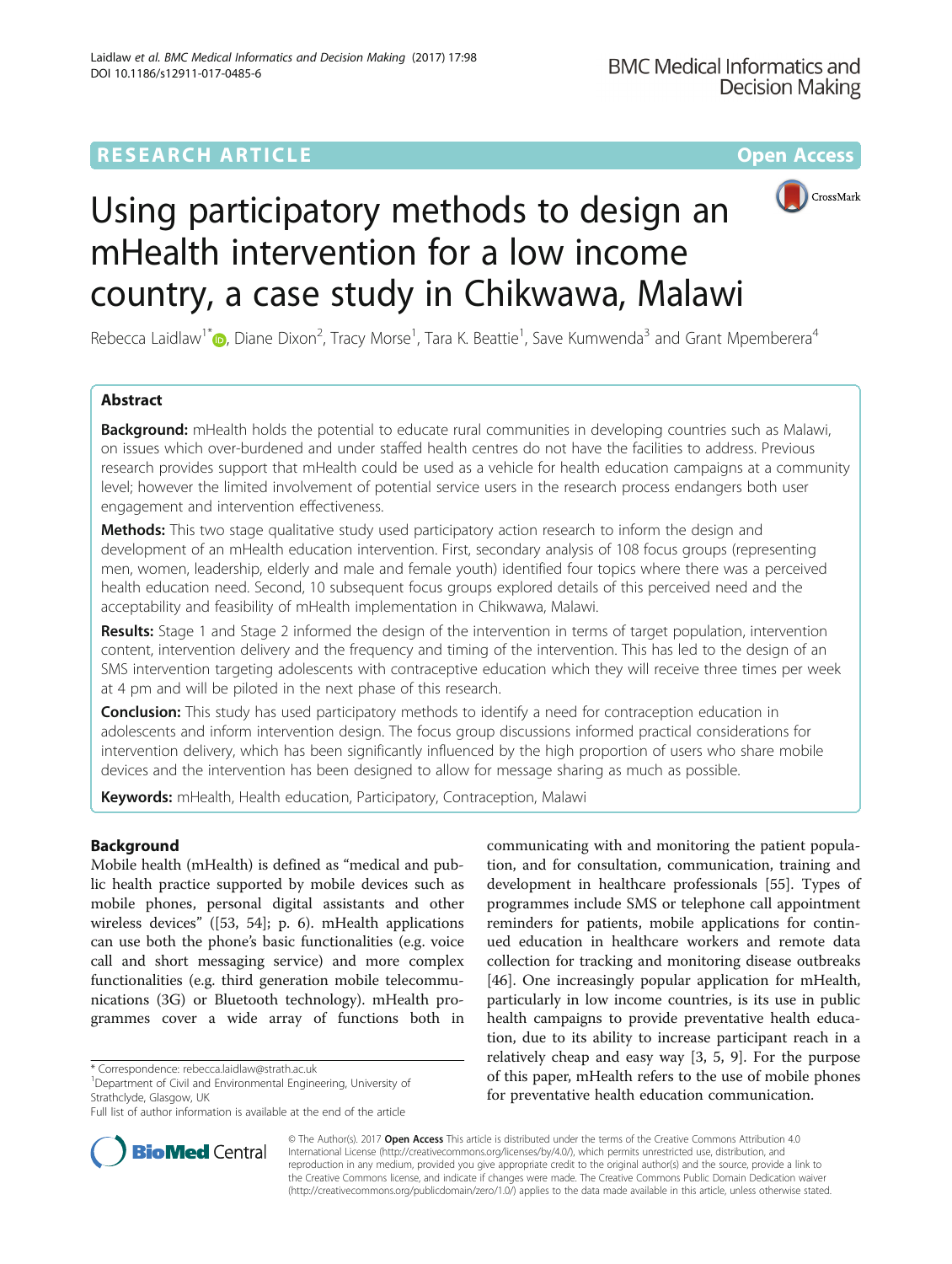Mobile phone accessibility is imperative for mHealth interventions and ownership of mobile phones in low income countries has improved dramatically in recent years. In Malawi, 34% of the population own a personal mobile phone (29.1% in rural areas and 69.8% in urban areas), while 45.5% have a mobile phone in their household (40.2% in rural areas and 85.1% in urban areas) [[36\]](#page-11-0). This is similar in Chikwawa, the study setting, where proportions of phone ownership in rural Southern Malawi, is 27.8% for individuals and 40.1% for households [\[36](#page-11-0)]. In addition, Malawians have the highest annual mobile phone expenditure (out of a 166 country study) at 56.6% Gross National Income per capita [\[21](#page-11-0)]. The cost of the device handset has been found to be this biggest barrier to mobile phone ownership, and 57.9% of individuals in rural Malawi are willing to pay between K2000-K5000 (equivalent of 3-7 US dollars) on a mobile handset [[36](#page-11-0)], which would provide them with a basic mobile phone as smartphones are much more expensive. This is a substantial amount of money considering 87.6% of working adults in Malawi live on less than \$3.10 per day [[47\]](#page-11-0). From this evidence it would appear that those without mobile phones are willing to spend a significant proportion of their income on a mobile device, suggesting that mobile phone ownership is a priority to these individuals.

Health care in Malawi, although free, is poorly resourced, and hard to reach for many individuals, where they may face geographical barriers to access healthcare, poor infrastructure, and lack funds to travel [[48](#page-11-0)]. Even when health care is accessed, Malawi has one of the highest doctor to patient ratios in the world at 0.019 physicians per 1000 people compared to 2.8 physicians in the UK [\[56](#page-11-0)]. The extensive staff and resource limitations in Malawian healthcare are underpinned by financial constraints, lack of trained workforce, and workforce migration [[1](#page-10-0), [41](#page-11-0), [58\]](#page-11-0). This affects not only curative but also preventative health care, which if implemented effectively, could have a significant impact on reducing the main causes of morbidity and mortality e.g. HIV/ AIDS and Malaria [\[57](#page-11-0)].

Health promotion is an integral part of the government's healthcare strategic plan in Malawi [[13\]](#page-10-0), however with rapid increases in population growth [\[14](#page-10-0)] and the already overstretched healthcare system [[52\]](#page-11-0), more needs to be done to intervene in this sector, including the use of innovative ways to delivery health messages and achieve behaviour change. Therefore, with the ever increasing mobile phone usage, which is projected to double by 2020 [[17](#page-10-0)], coupled with barriers in staffing and access to preventative healthcare, this low income country is a prime target for mHealth educational interventions.

mHealth interventions have the potential to overcome major problems in preventative healthcare delivery in developing countries. However, it is essential that their development and implementation are carried out with scientific rigour. Reviews of mHealth research both globally [\[7](#page-10-0), [11](#page-10-0), [45\]](#page-11-0) and specific to developing countries [[2, 18,](#page-10-0) [19\]](#page-11-0) warn of the desperate need for adequately powered, rigorously tested and thoroughly evaluated scientific studies. In addition, intervention content must be tailored to the needs of the target population, for example, be sensitive to cultural context and demographic factors such as age and gender, in order to enhance intervention effectiveness [[23](#page-11-0)]. Furthermore, participant level of understanding, language and literacy capabilities and technology skills also need to be considered [\[18\]](#page-10-0). Therefore participatory research, which involves all relevant stakeholders in intervention design and development, is imperative to increase the likelihood of intervention success and engagement [[33\]](#page-11-0).

Previous health education campaigns in Malawi, with a mobile component, have included 'Chipatala Cha Pa Foni' a hotline for expectant mothers [\[50](#page-11-0)] 'Youth Alert!' a reproductive health radio programme predominantly accessed via mobile phone [[40\]](#page-11-0), and health education 'jingles' via mobile phone platforms in the Millennium Village Project [\[30](#page-11-0)]. mHealth appears to be a popular mode of health education campaign delivery in Malawi. However peer reviewed research in Malawi has had a predominant focus on up-skilling community health workers to deliver messages [\[27](#page-11-0), [29, 31\]](#page-11-0), or implementing hotline or radio campaigns to specific groups of people ([[39, 50](#page-11-0)]). There is little evidence regarding the impact of mhealth education campaigns at a community level.

Due to this gap in the current evidence base for community mHealth interventions, it is essential to conduct participatory action research to inform the design and development of an mHealth messaging service, which will provide health information to the community; this paper uses Chikwawa, Malawi as a case study. This two stage qualitative study involved local residents to identify health topic priorities and used these topics to inform a more detailed discussion of health education need, and the acceptability and feasibility of implementing an mHealth intervention in this area.

# Methods

### Study setting

This study occurred in the Mfera catchment area of Chikwawa, Malawi (Fig. [1](#page-2-0)). The research was integrated into the Scotland Chikwawa Health Initiative (SCHI), a consortium led by the University of Strathclyde; the initiative has implemented a variety of health improvement strategies in Chikwawa since 2006.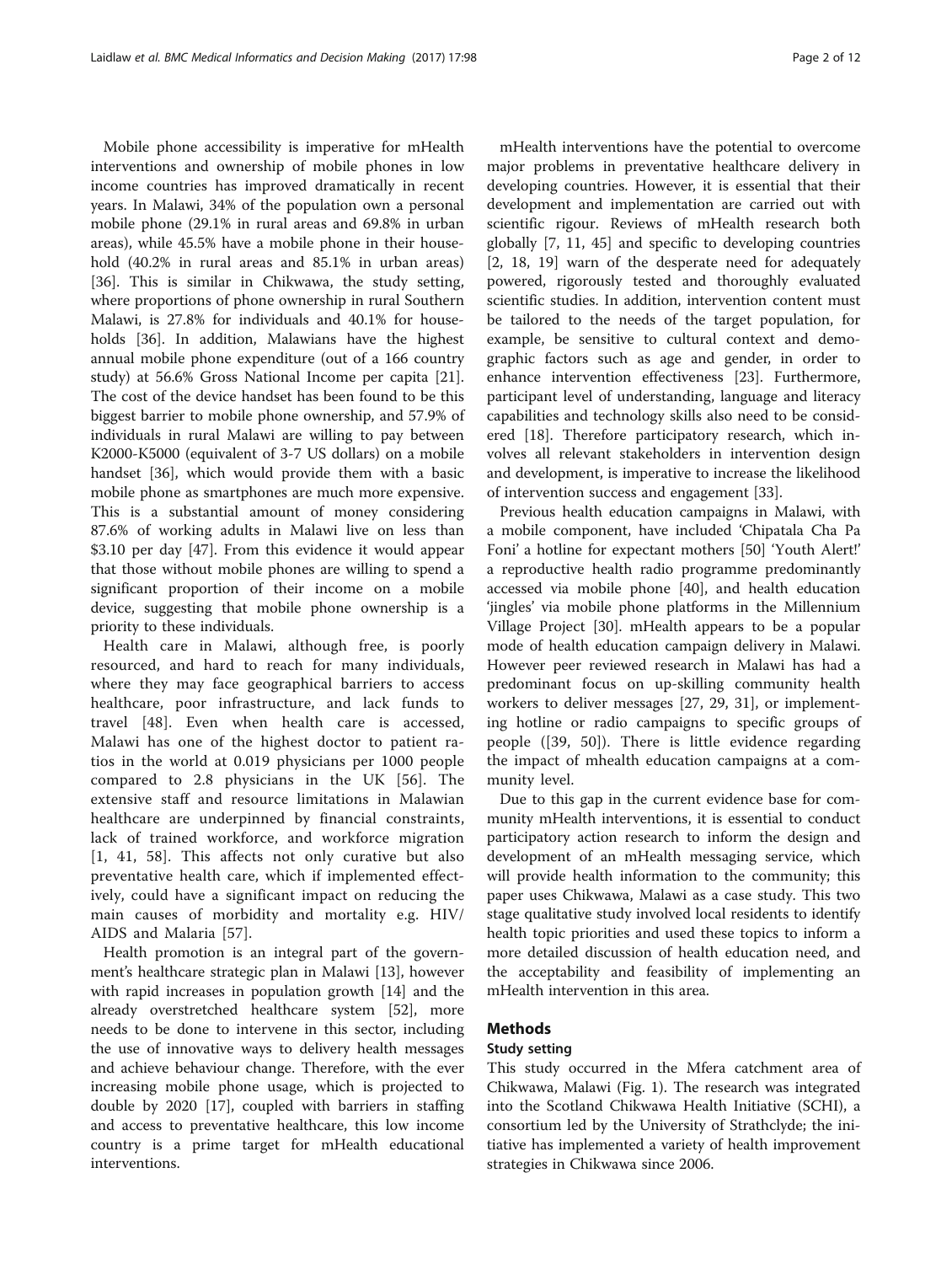<span id="page-2-0"></span>

#### Study design

The aim of the study was to conduct participatory action research to inform the design and development of a health education intervention, particularly intervention content, method of delivery and duration. This was achieved in two stages:

# Stage 1: secondary analysis of village profiles

SCHI conducted 108 focus group discussions in 18 villages in Chikwawa (Fig. 1) in 2013/14. In each village, focus groups were conducted with 6 representative groups; Leadership (mixed gender), Men, Women, Elderly/Marginalised (mixed gender), Male Youth (15–24 years) and Female Youth (15–24 years), with group sizes ranging from 6 to 12. The data from each village was combined by a SCHI team member and summarised to form individual village profiles [[43\]](#page-11-0). The 18 village profiles were used as secondary data to identify health education needs and the findings used to form the basis of Stage 2.

# Stage 2: intervention development

Ten focus groups were conducted in two randomly selected villages, Sikenala ( $n = 42$ ), Chimoto ( $n = 33$ ) and one secondary school, Mfera Community Day Secondary School (CDSS)  $(n = 16)$  in 2015. Two focus groups were

conducted with male adults, two with female adults, three with male youth and three with female youth. The demographic details of each group are displayed in Table [1.](#page-3-0)

The study instrument was a series of open-ended questions informed by the findings in Stage 1. Questions focused on 4 health topics, Nutrition, Hygiene, Family Planning, HIV/AIDS, and included questions regarding mHealth intervention feasibility and acceptability. mHealth was presented to participants as the use of mobile phones to deliver health education via calls and text messages. Simple functionality was presented as observations in the communities indicated that the majority of residents only had access to basic mobile devices which could not access the internet. Questions addressed the relevance of each health topic, the perceived need for information about each topic, mobile phone ownership, intervention duration, mode of delivery and barriers to implementation. For adult focus groups there was additional discussion on parental consent for intervention access. Demographic information including age, literacy and education level was also recorded.

# Procedure

For both stages participants were recruited through convenience sampling. For community based focus groups,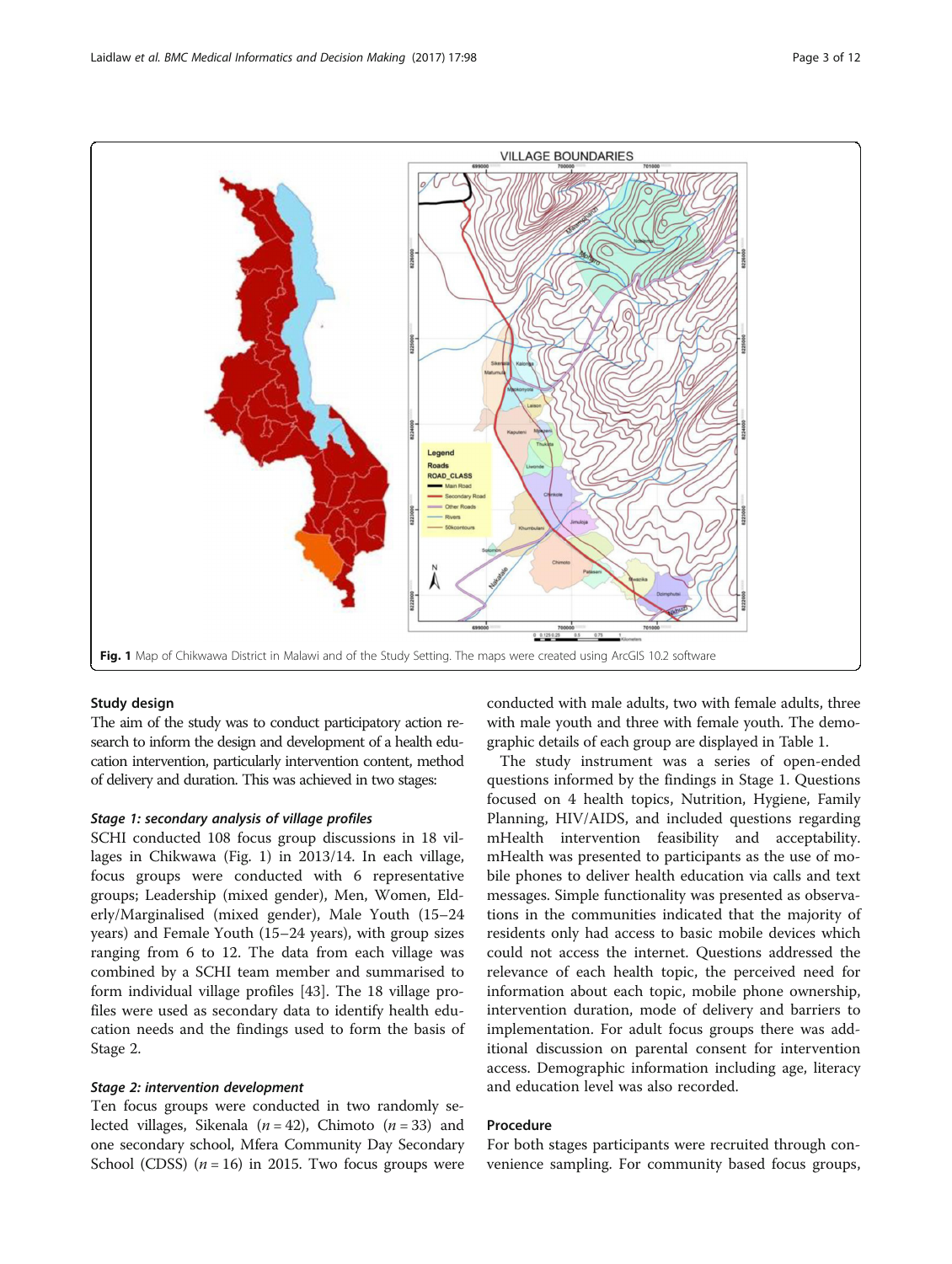| Sample Population | Sample Size | Age Range (Years) | Literate (%) | Married (%) | With Children (%) | Education Level (mean number of years) |
|-------------------|-------------|-------------------|--------------|-------------|-------------------|----------------------------------------|
| Male Adults       |             | $25 - 55$         | 56           | 93          | 100               | 4.8                                    |
| Female Adults     | 23          | $22 - 50$         | 55           | 95          | 95                |                                        |
| Male Youth        | 24          | $13 - 24$         | 96           |             |                   | 8.5                                    |
| Female Youth      | 30          | $14 - 22$         | 91           | 18          |                   |                                        |

<span id="page-3-0"></span>Table 1 Demographics of 10 focus groups by sample population in Stage 2

the facilitators walked around the village with the village Headman identifying eligible candidates. If participants agreed to take part, informed consent was obtained and members gathered at the meeting point for the focus groups to begin. At the secondary school participants were invited to take part by the Head teacher, and informed consent was obtained by facilitators prior to commencing the discussion. Focus groups were conducted in Chichewa by a trained facilitator and followed a pre-determined interview schedule. Additional probing questions were included to encourage expansion into discussion topics. Each focus group lasted between 45 and 60 min and were recorded using an audio recording device. All focus groups were transcribed verbatim and then translated into English by the facilitators.

# Analysis

## Stage 1

Secondary analysis of the 18 village profiles recorded references to health education needs and these were tabulated by village and focus group type (leadership, men, women, elderly, male youth and female youth). To include observations made by the original interviewers and in instances where a health topic was discussed, but no identification of focus group was given, an extra group entitled 'General' was included in the analysis.

# Stage 2

Thematic analysis was used to analyse the data, and followed the Braun & Clarke [\[4\]](#page-10-0) step-by-step guide. This process included familiarisation with the transcripts and then highlighting sections relevant to the research question and assigning a descriptive label or code to these sections. Similar coded sections across all transcripts were collated to create themes. A discussion of themes was conducted and a consensus met as to which themes accurately represented the data collected.

# Results

## Stage 1

Fifteen of the village profiles referenced health education need in four health topics, Nutrition, Hygiene, Family Planning and HIV/AIDS (Fig. 2). Family planning was most frequently raised as a need, followed by HIV/AIDS. Figure [3](#page-4-0) shows the breakdown of health education need by focus group, showing a clear expression of need in female youth, women and male youth for family planning education. Male and female youth account for 44% of the references for all health education need (combined adults account for 27%, general 23%, leadership >1%, elderly 0%) and were especially vocal in their need for youth friendly services, particularly surrounding family planning and HIV. For this reason youth were chosen by the researchers as the target group for the intervention.

#### Stage 2

Ten focus groups were facilitated, with a total of 91 participants (Table 1).

Five themes emerged from the transcripts encapsulating opinions and beliefs of the participants around the four health topics.

#### Recognised need of health education

This theme depicts participants' self-reported need for health education and their prior knowledge of each health topic.

# Need for health education

All focus groups recognised their need for health education. Amongst the four topics discussed, nutrition, hygiene, family planning and HIV, there was high concordance with the expressed health education needs at stage 1, with 80, 60, 100 and 90% of the groups describing a lack of information in these areas respectively. In six of the 10 focus groups participants highlighted a need to educate men on family planning methods. One

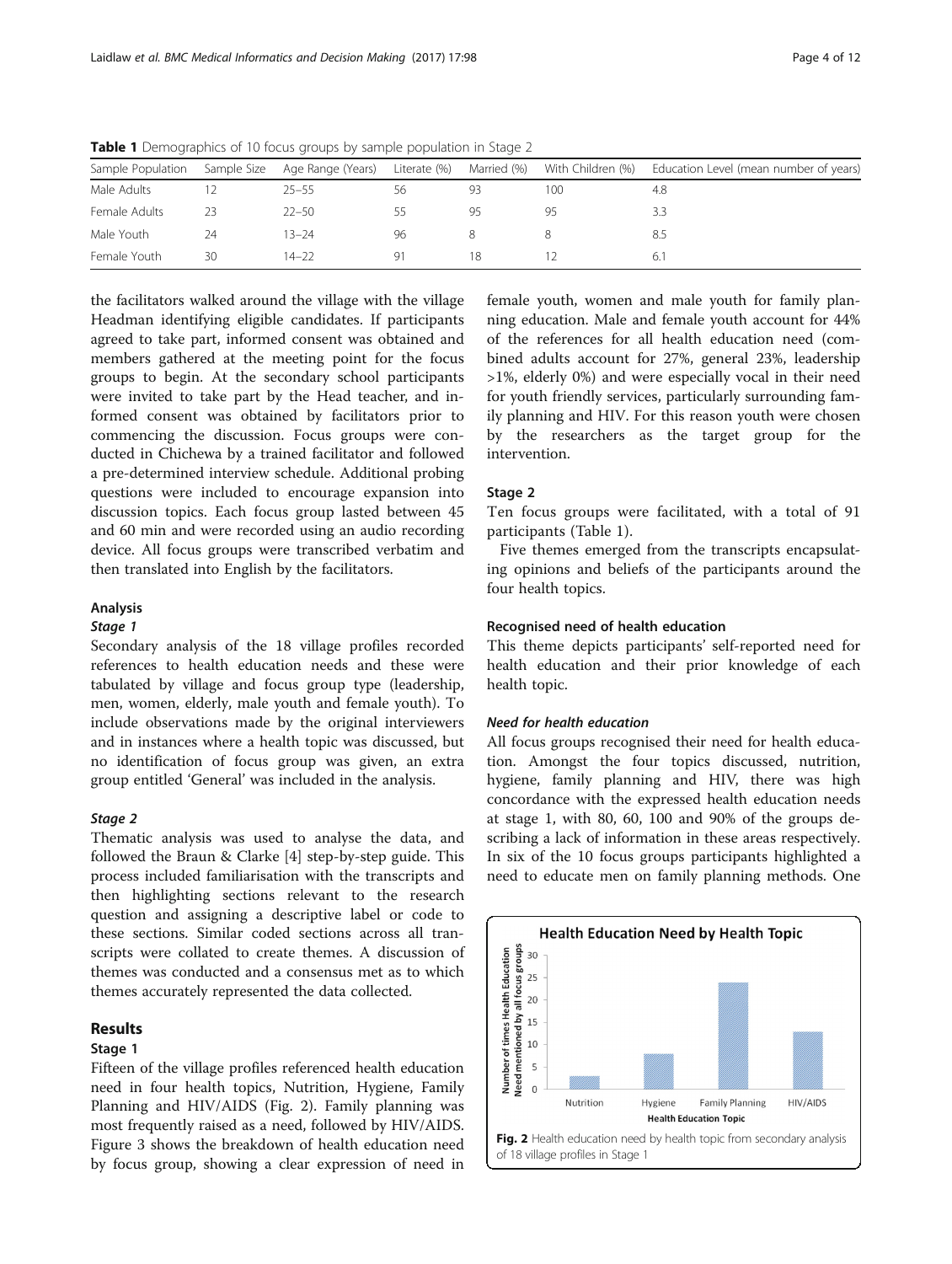female adult group and three focus groups with young people reported a need to increase knowledge of contraception methods in men, as it was suggested men do not always agree with their use. Similarly, two male adult and three focus groups with young people reported a need for men to be educated so that the decision on contraception uptake can be a joint one;

Male Adult, Sikenala: Contraception methods are perceived as for women in this village so if we receive these text messages in our homes we will be able to make an informed decision on which contraceptive method to use as a family.

This concurs with the Stage 1 analysis, where four male youth and two male adult focus groups raised the need for family planning education for men.

Participants expressed more specific health education needs in relation to family planning than any other health issue discussed (see Table 2). Furthermore, the perceived family planning needs showed a high degree of consistency across all four represented populations.

#### Prior knowledge

Although there was high agreement about the need for health education in each topic, participants did demonstrate some prior knowledge. This was particularly the case in the areas of nutrition and hygiene, with seven groups able to describe the six food groups and eight groups able to explain toilet and household hygiene practices. There was less detailed knowledge of family planning and HIV. All of the focus groups mentioned the need for education on contraceptive methods; however only half of the groups demonstrated any knowledge about specific methods. The three methods that were discussed by these groups were Norplant (contraceptive implant), contraceptive injection and condoms. Interestingly, out of the four focus groups who mentioned Norplant and the injection, three stated that they knew the name but did not understand how the method worked or why it benefited them over any other method;

Female Adult Sikenala: We usually go for the injection but some people say it is not good for our health…we do not know the advantages and disadvantages of these contraceptive methods…we use any of the methods without really knowing the side effects.

Participants were able to list a variety of HIV related information requirements. Whilst this indicated some knowledge of HIV, participants had poor general understanding of HIV except for the link between condom use and prevention.

#### Acceptability of an mHealth Intervention

This theme represents participants' views on the acceptability of an mHealth intervention including message type, message volume and frequency.

Table 2 Specific requests for Health Education in four health topics in Stage 2 (MA denotes Male Adults, FA - Female Adults, MY - Male Youth, FY - Female Youth)

| <b>Nutrition</b>                               | <b>Hygiene</b>                             | Family Planning                                                   | <b>HIV</b>                 |  |
|------------------------------------------------|--------------------------------------------|-------------------------------------------------------------------|----------------------------|--|
| Food groups<br>[MA, FA, FY]                    | Hand Hygiene [MA, MY, FY]                  | Advantages to Family Planning<br>[FA, MY, FY]                     | Prevention [MA,FA, MY, FY] |  |
| How to prepare a balanced<br>meal [MA, MY, FY] | Toilet Practices <sup>a</sup> [MA, FA, MY] | Inclusion of Men in Family Planning<br>Education [MA, FA, MY, FY] | HIV Testing [MY, FY]       |  |
| Nutrition for people living<br>with HIV [MA]   | Kitchen Hygiene [MA, MY, FY]               | Contraception methods and side<br>effects [MA, FA, MY, FY]        | Treatment [MA, FY]         |  |
|                                                | Personal Hygiene <sup>b</sup> [MA, FY]     | Child Spacing [MA, FA, MY, FY]                                    |                            |  |
|                                                | Disease prevention [MA, MY]                | STI's [MY, FY]                                                    |                            |  |
|                                                |                                            | Safe Motherhood/Early Pregnancy [FA, MY]                          |                            |  |

<sup>a</sup>Toilet practices examples include washing hands after use, keeping the toilet clean and not practicing open defecation

<sup>b</sup>Personal hygiene examples include taking a daily bath and general cleanliness

<span id="page-4-0"></span>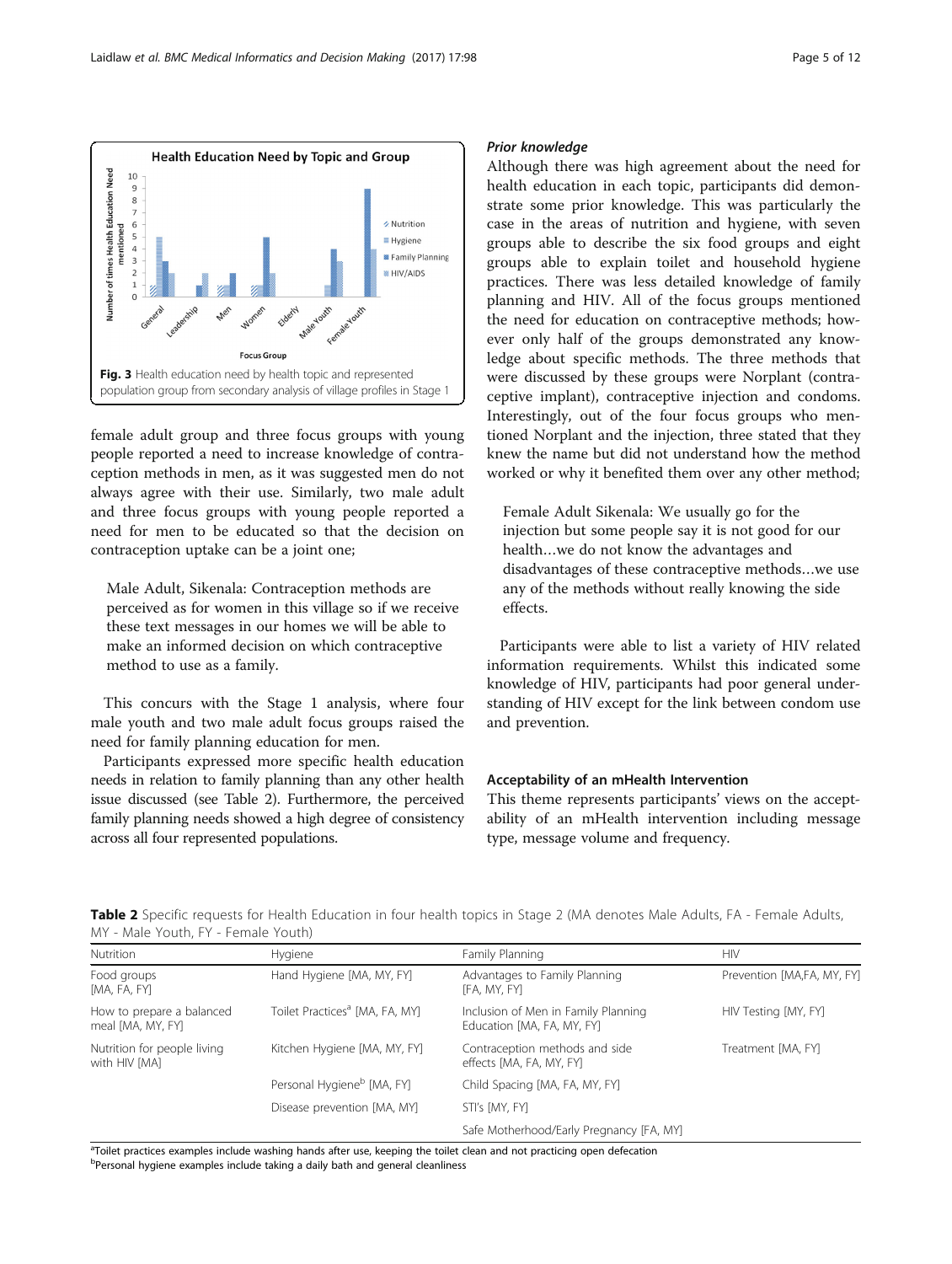# Message delivery

Participants were asked their opinion of receiving health information on their mobile phone through a Short Message Service (SMS) text format or through a voice call format, Interactive Voice Response (IVR). Eight focus groups noted a preference to receiving this information through SMS;

Male Youth CDSS: The text messages because you can read them several times while a call you can get the health messages once.

Female Youth, Sikenala: …because we can read the messages while in automated calls you can miss the instructions you are being told.

Male Adults, Sikenala: …you can read a text message whilst doing other things right at home.

Participants felt that written texts were advantageous as the messages could be stored and referred back to whenever convenient and without time pressures of a one off call format.

However, two focus groups noted a preference for IVR technology over SMS;

Female Youth, Chimoto: Some of us prefer voice messages since some may not know how to read.

Both focus groups referred to IVR due to illiteracy levels and therefore this method would allow them to receive the health education.

Participants were also asked whether they would prefer to receive messages at set times (1 way messaging) or to access the information at their leisure through a text and reply service (2 way messaging). Male and female adults (4 focus groups) stated a preference for 1 way messages due to the messages being sent at fixed times. This appears to be due, in part, to difficulties surrounding the use of a mobile phone;

Female Adults, Chimoto: Do it at set times to help those who feel they cannot use a phone confidently.

Confidence in using a mobile phone, and technical ability is imperative to gaining access to mHealth education. Both male and female adults mentioned a lack of confidence in their own ability to use a mobile phone and they believe knowing in advance when the messages would come would help them. Young people did not mention user confidence as an issue; however 4 focus groups also noted a preference for getting the messages at set times;

Male Youth, Sikenala: We should receive notice of when the messages will come so that we should easily remember to go and read them.

Reliance on shared mobile phones was mentioned throughout the discussions and appears to influence preferences for a one way messaging service. Prior notice of when the messages would be delivered would allow for the individual to plan access to the device. The two final focus groups discussed both methods and were happy to receive messages at set times or at their leisure.

#### Time/frequency

Participants were asked to identify their preferred time and frequency of message delivery. While all ten focus groups were in agreement that they supported this method of health education delivery and would be willing to receive messages, there was no such agreement on specific timings for message delivery. Four focus groups (two female adult groups, female youth and male adults) stated that they had no preference;

Female Youth, Sikenala:…to some of us it doesn't matter how many times we receive the messages, as long as we get the information.

Male Adults: Sikenala: the time doesn't matter…even if you receive a message when you are asleep you can always check the message when you wake up.

A further four focus groups (two male youth groups, female youth and male adults) stated a preference for the afternoon, one stating 4 pm and the other 6 pm (two didn't state a time). The final two focus groups requested messages to be sent out with school hours;

Male Youth, CDSS: You should send the messages after school hour; you should make sure they don't affect our studies.

In addition to being out with school hours, participants also noted the importance of message timing in shared phone access, requesting messages to be sent at a time convenient for message sharing;

Female Youth, CDSS: …12 midnight can't work because we will use borrowed phones.

Participants were also asked as to the frequency of message delivery. Four focus groups (representing each sample population) requested the messages to be sent at least twice per week, two focus groups (male and female youth) opted for three times per week, and two focus groups (female youth and female adults) for five times per week. The final two focus groups (male youth and male adults) did not state a preference and were willing to leave it up to the researchers;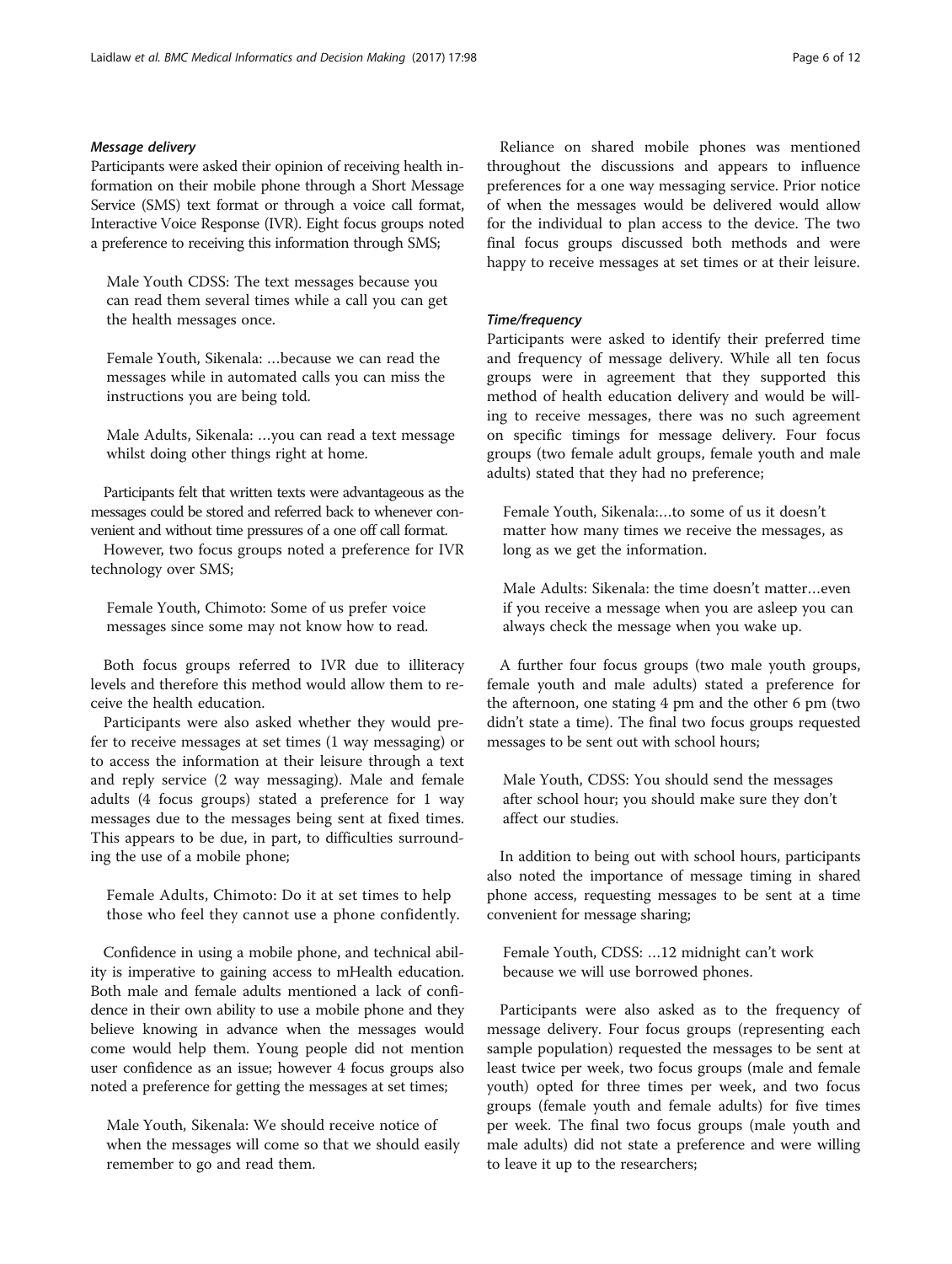Male Adults, Sikenala: …it's up to you to decide that, we will always receive the messages.

#### Barriers to phone access

Access to mobile phones to receive the health messages was a major discussion point in all focus groups, primarily barriers preventing access, including parental consent, mobile phone ownership and mobile sharing.

# Phone ownership

Participants who owned a mobile phone were all in favour of the intervention and stated they would use the service upon implementation; this was however, only 24% of the sample. For those with only shared access to a mobile (60%), concerns arose around message service access;

Male Youth CDSS: …for us who use borrowed phones it won't be easy to access the messages sometimes because the owners of the phones may be away.

Participants without mobile ownership have little control of when they get access to the phone. This may prevent consistent access to intervention content and is a significant barrier to intervention accessibility.

Participants were asked if they felt comfortable receiving health information through a phone which they did not own. Adult participants did not appear to find this an issue and were willing to use a shared phone;

Female Adults, Sikenala: we are all close so when one of us gets the message she would communicate…yes even if sharing husband's phone that is no problem.

Only one male youth expressed apprehension regarding the sensitive content which would be delivered to a shared phone;

Male Youth, Chimoto: …to us who share with our relatives, we may not be that comfortable receiving reproductive health on a shared phone.

# Parental consent

Young people were vocal in their need for health education, especially regarding reproductive health. Focusing the intervention on 15–24 year olds, requires parental consent for those under 16, therefore adult participants were asked their views on providing adolescents with this information;

Facilitator: What do you think of adolescents receiving this information on their mobile phone?

Male Adult, Chimoto: With this generation, it really has to be so.

All adult focus groups agreed to the need for adolescents to receive preventative health information, and stated they would not prevent their own children from accessing the messages.

In contrast, two female youth focus groups and one male youth focus group showed concern towards their parents' reaction to their involvement in the study, especially if they were to access sensitive information on their parents' phone.

Female Youth CDSS: …for me the parents would not like the [family planning] messages they would think that it's a boyfriend giving me some advice. Facilitator: Is it because you use a borrowed phone so

you are afraid?

Male Youth, CDSS: Yes sometimes the parents may not be that friendly.

# **Trust**

This theme encompasses participants' expectations of an mHealth intervention.

### Involvement in Intervention Design

All focus groups stated that they would trust the messages they were given, and this appears to be due, in part, to their involvement in the process of intervention development;

Male Youth, Chimoto: Yes we will, because what we are discussing here is exactly what we want so we will trust you to give us the right messages.

Participants understood that their suggestions for health topics could become the basis for the message content, and liked that they were consulted about the practical issues surrounding the mHealth intervention. This appears to have positively impacted their perceived trust of the service.

Practically, it was noted that message content would be trusted if it was clear where the messages came from;

Female Youth, Sikenala: Yes, we will believe after seeing the phone number of the sender. Facilitator: So that means we should have a unique number for project? Female Youth Sikenala: Yes.

Belief in message content appears to stem from the trustworthiness of the sender. Participants stated they would believe the message content if they could be assured the messages came from SCHI through an identifiable phone number or short code.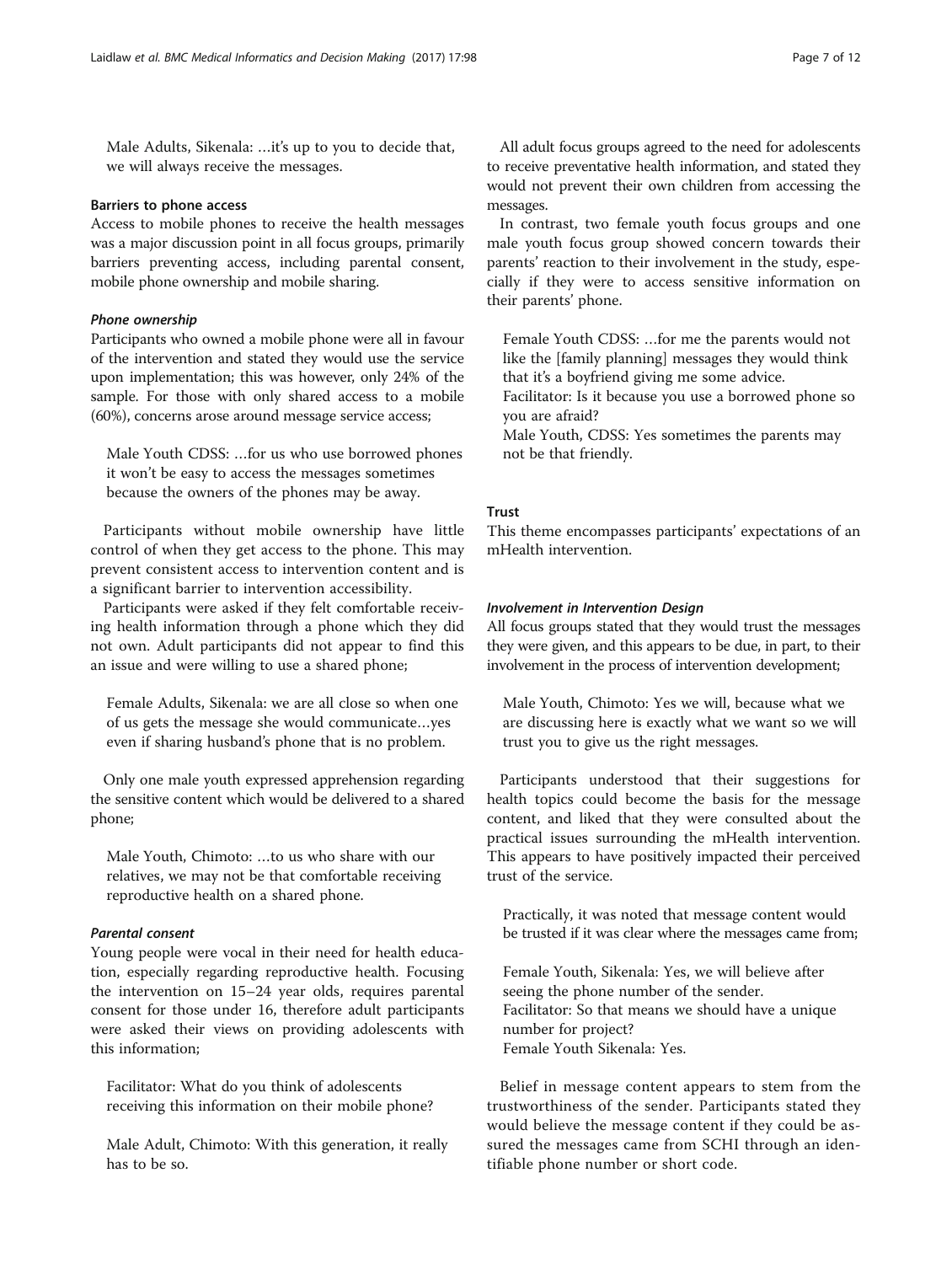## Prior knowledge of service

In addition to recognising the sender, participants believed that prior knowledge of the service would impact their belief in the content;

Female Youth CDSS …only the people who are here would trust the messages because we would know it's you when you send the messages.

Therefore it is perceived that involvement in this study will increase the likelihood of participants trusting the SMS message content.

#### Sustainability

Sustainability refers to the participants views on the long term implication of the messaging service.

#### Follow up

Three focus groups expressed their desire to be involved in the development of the service and also expressed concern regarding intervention implementation;

Male Adult Sikenala: …plead to the authorities that they should not just make false promises but launch this programme.

This emphasises that participants are eager to see the SMS messaging service implemented in their area, and wish the project to provide regular updates of the research progress.

# Face to face communication

Five focus groups (female adults, male youth and both male adult groups) requested face to face communication in addition to the messaging service;

Male Youth, Chimoto: …it will really be helpful if we had a club where the youth can meet and discuss about HIV and family planning.

Female Adult Sikenala: …apart from sending the messages you should come to conduct awareness campaigns to encourage us to use the health information.

This was to provide opportunities to discuss message content and to act as a reminder for continued use of the messaging service.

# Intervention development

Themes from Stage 2 informed the design and development of the mHealth intervention in terms of target population, intervention content, delivery method, and time and frequency of the intervention (Fig. 4).



#### **Discussion**

This aim of this paper was to use participatory action research to inform the design and development of an mHealth preventative health intervention, as it is essential to tailor the intervention to participants needs to increase effectiveness in bringing about increased knowledge and behaviour change [[19](#page-11-0), [23\]](#page-11-0).

#### Target population

Of the four health education need topics (Nutrition, Hygiene, Family Planning and HIV) identified in Stage 1 and taken forward for further discussion in Stage 2, male and female youth accounted for the majority (44%) of references, and were particularly vocal about their need for youth friendly health services (YFHS) in Chikwawa. Providing access to YFHS has been a priority for the Government of Malawi [\[20\]](#page-11-0), however accessibility to these services is challenging for young people and attendance is poor [[10](#page-10-0)].

Previous research globally has targeted mHealth interventions towards young people to increase engagement with health services and introduce healthcare delivery via technology that is familiar and accessible to them [\[12,](#page-10-0) [38](#page-11-0)]. These studies have found promising results, with adolescents actively participating in pilot interventions delivering sexual health information and showing increased awareness of sexual health issues [[28](#page-11-0)]. mHealth interventions therefore provide an attractive, novel and engaging method of information provision which could be used to provide adolescents with a tailored preventative health service, relevant to their needs. Although adults also expressed need for health education (27% of the references), the great need identified among youth for services specific to them and the technological appeal this mode of delivery has among this group were the key drivers in selecting young people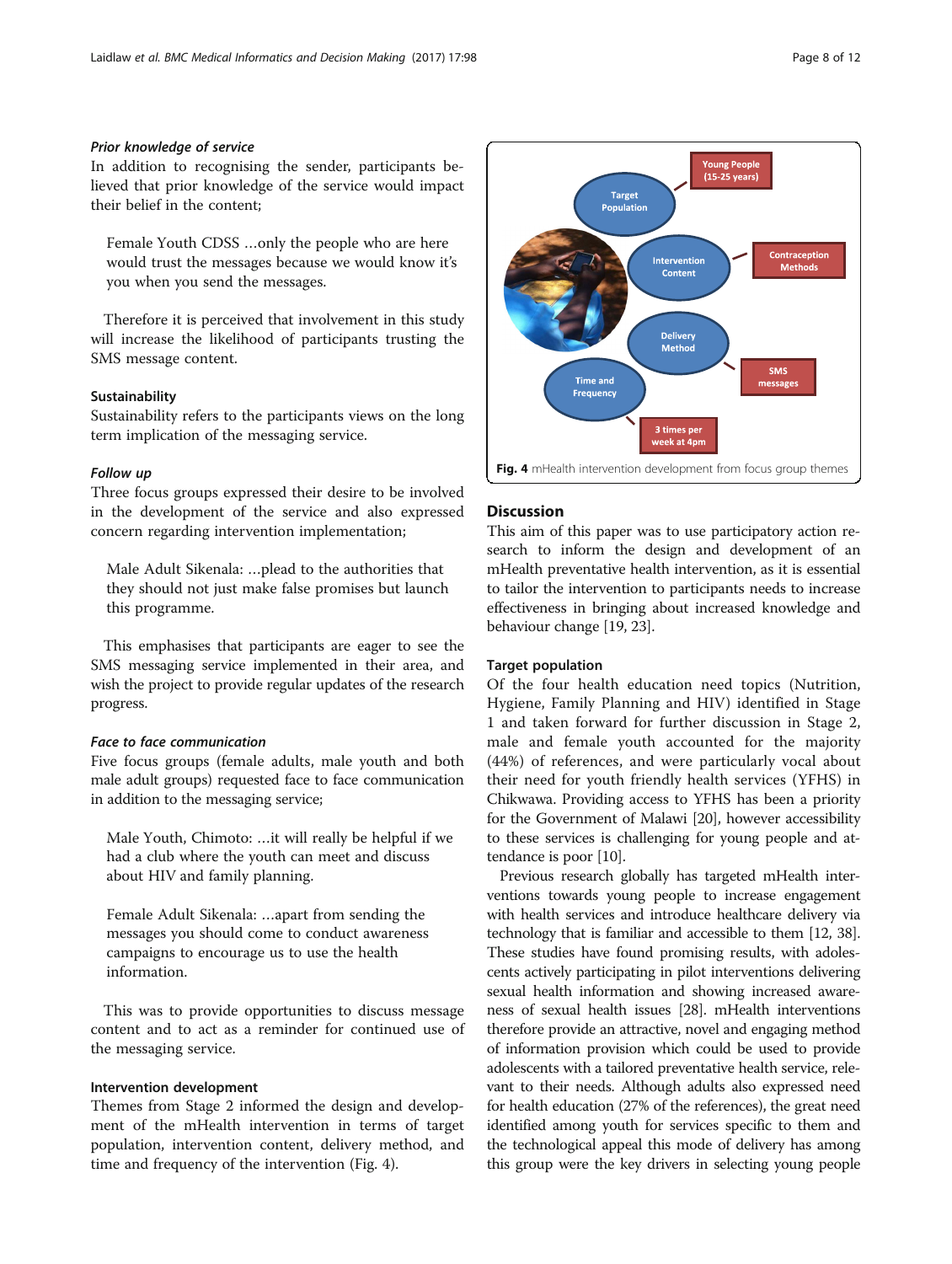as the target population for this intervention. This will support local YFHS in the area without adding extra pressure to overburdened local health centres that are not sufficiently staffed to run face-to-face interventions to this population group.

#### Intervention content

Participants cited the need for more knowledge in each of the four health topics discussed in Stage 2. However, this was especially the case for family planning as all ten focus groups expressed a need for this information. This finding is in line with data from Stage 1, where family planning was also the most frequently requested topic, particularly by young people and women. These findings guided the decision to develop an mHealth intervention targeted towards family planning, where messages will describe contraceptive methods, their benefits and side effects, and where they can be obtained in relation to the study site. Family planning is a high priority in Malawi, and in line with Malawi's Health Promotion Policy [\[15\]](#page-10-0), as the consequences of unsafe sex are contributing significantly to the burden of disease in the country. In addition, reducing fertility rates due to the rapid increase in population is another government priority; the national population is estimated to triple by 2040 if fertility rates continue [\[14](#page-10-0)]. Therefore contraception education is an urgent necessity to help slow this rapid population growth.

Additionally teenage pregnancy is common in Malawi, [[35\]](#page-11-0) and this often leads to poor educational attainment in teenage girls, as they are forced out of school and seldom return [[34\]](#page-11-0). It is imperative for family planning education to be provided to these teenage girls so that they can make an informed decision. This is especially relevant due to current widespread myths surrounding modern contraceptive use in rural Malawi, particularly the belief that infertility is a consequence of contraceptive use [\[6](#page-10-0)]. The lack of preventative health education services lead to this misinformation spreading within communities and may influence decisions regarding family planning practice. Consequently, it is crucial to provide young people with the correct medical information from a source they trust. SCHI has been working in this area for over a decade and the current study found the project as a trusted source of information.

It is also important for this education to be delivered to adolescent boys, and this has been called for as a priority in low income countries [[16\]](#page-10-0). Results of the current study concur with this, identifying a perceived need to encourage males to use contraception and be involved in the decision making process for contraception uptake. This has been recognised by previous research, and family planning interventions have been created to target males in particular [[22, 24](#page-11-0), [44\]](#page-11-0). The inclusion of male youth in this intervention is important, as although current long-acting contraceptives target women, improvement in continuous use will require joint decision making of both partners [[51](#page-11-0)].

#### Intervention delivery method

Participants were encouraged to state their preference in delivery method of the intervention, either SMS messages or using IVR. The majority of focus groups opted for SMS messages over IVR as they can be stored, read again and have no time pressure regarding message delivery. Previous research in Malawi has found preference for IVR when given the choice between the two [\[8](#page-10-0)]. However SMS messages were more likely to be successfully delivered due to the need for greater technical support and user participation involved with IVR [[8\]](#page-10-0). IVR has been used to combat high illiteracy levels [\[42](#page-11-0)] and even though two focus groups stated a preference for IVR due to illiteracy, our target population for this intervention has literacy rates of 91% for female and 96% for male youth respectively. However this preference may be specific to this sample, and if the intervention was to be delivered on a widespread scale, the intervention delivery method would need to be continually reassessed to ensure equality of access for all.

In addition, participants repeatedly cited a desire for face-to-face communication, with some unsure if messages alone were enough. This is the first study looking at perceptions of mHealth in Chikwawa, Malawi; therefore lack of experience with SMS may have favoured their opinion towards face-to-face knowledge exchange which is the norm. Evidence shows mobile-based behaviour change interventions are more effective with additional delivery methods, i.e. mHealth plus face-to-face or telephone call [[26\]](#page-11-0); however individual SMS interventions have also produced greater behaviour change than routine healthcare [\[37\]](#page-11-0). Therefore consideration for potential face-to-face additions to the intervention, particularly around the creation of youth groups at the local health centre will be assessed in the next phase of the research. This would provide a platform for peers to discuss the mobile content and ask questions to a trained facilitator.

# Timing and frequency of the intervention

Gurman et al. [[18\]](#page-10-0), in their review of mHealth behaviour change interventions, found that formative research into the preferred timing of health communication is seldom undertaken, yet important in order to understand the target population's preferences. In addition, mHealth interventions will likely be more effective if message content, frequency and style are relevant to the needs and preferences of the target population [[45](#page-11-0)].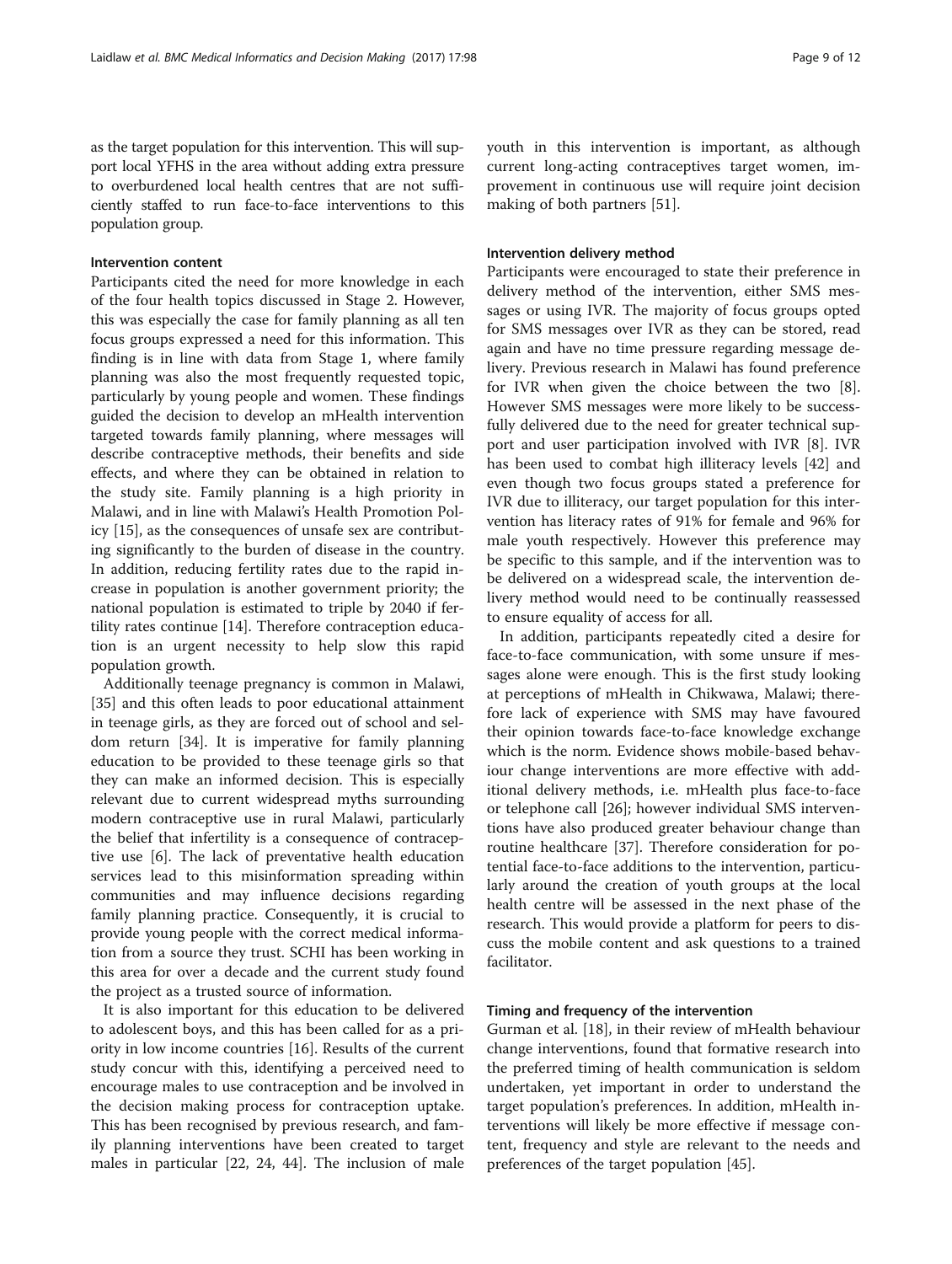Adults stated a preference for messages to be sent at set times (one-way messaging) due low user confidence in mobile phones, and the majority of youth noted a preference for receiving messages at set times due to the ability to plan shared access of mobile phones. Specific preferences for message frequency and timings were mixed in the sample with no majority for either. Message frequency suggestions ranged from twice per week to five times per week, and participants emphasised the need for messages to be delivered after school hours and at times which allowed for message sharing, with a consensus for afternoon hours. References to message sharing are important, as in this sample 24% of participants owned a mobile phone and 60% cited at least one relative or friend with ownership. This is in line with the national statistics stating household mobile phone access (45.5%) as higher than individual level access (34%) [[36](#page-11-0)], The proportion of participants with frequent access to the shared or borrowed devices was unclear, however, there is potential to reach 84% of the participants sampled.

Due to the reliance on shared mobile phones, it is important to design the intervention to be as accessible as possible. Therefore the intervention will use a one-way messaging system to allow messages to be sent to everyone at the same time. SMS messages will be sent three times per week at 4 pm – to allow for shared phones to be accessed after school and before dark. The timings and frequency will be further evaluated and refined after the next phase of research to ensure it continues to suit the target population.

From this sample, the majority of participants would rely on others for information, so it is imperative to prioritise ways to encourage phone owners to share message content. This will be considered in the design of the intervention, and will include informing the owner of shared devices about the intervention during recruitment, to increase likelihood of participants receiving permission to borrow the device. There is no publication known to the authors addressing the use of shared mobile devices for sensitive health education such as contraception. However previous studies have identified SMS interventions for family planning education as an acceptable method in low income countries [\[25](#page-11-0), [49](#page-11-0)], but do not separate opinion against phone access. The current study highlights that although adolescents worried about their own parents' reaction to them receiving information on a sensitive health topic like contraception, all adult focus groups expressed the view that young people need to receive this information. Even though parents of the adolescent participants were not directly targeted, it appears adult participant who have adolescent children support the delivery method and educational content; the young people's concerns about their parents' perceptions may therefore be misplaced.

It was important to take into consideration the views of both adults and young people to ensure that both parties agree with the mHealth intervention, particularly in cases where adolescents may register their parents' phone and a lack of inclusion in this study could make them wary of the research. This was identified in the current study, as involvement in the process of intervention development, and knowledge of its existence were stated as reasons for trust in the information received. Therefore involving parents at this stage creates awareness of the intervention, and as SCHI has a long standing relationship with residents in the area, will also provide reassurance as to the planned mHealth intervention.

## Intervention development

This paper has established that the sampled participants support the idea of an mHealth messaging service in Chikwawa and the discussions have the design of an intervention tailored to their needs. Messages will be 160 characters to adhere to the standard SMS limit for basic phones, allowing any type of phone to access the intervention content. The messages will be based on the WHO guidelines for family planning [[53, 54\]](#page-11-0) and include behaviour change techniques from the behaviour change taxonomy [\[32](#page-11-0)]. Intervention development will be in collaboration with both the Ministry of Health in Malawi and the local District Health Office to ensure the messages are in line with national health strategies. The next phase of research is to pilot the intervention in the community to determine the feasibility and acceptability. This work will particularly address user experience in shared mobile devices to access the intervention, assess willingness to attend youth clubs in the area in order to introduce a face to face element to the intervention, and evaluate local infrastructure for successful intervention delivery.

### Limitations

Due to the recruitment of participants being led by directions from village headman and the head teacher's recommendations there is potential selection bias in the sample. However there is still a diverse age range and education level within the groups and care was taken to include students currently in education.

# Conclusion

mHealth has the potential to deliver fundamental preventative health messages to areas of the community who are difficult to reach, and which cannot be delivered by the current under-resourced and overstretched health facilities. This study has used participatory methods to identify a need for contraception education in adolescents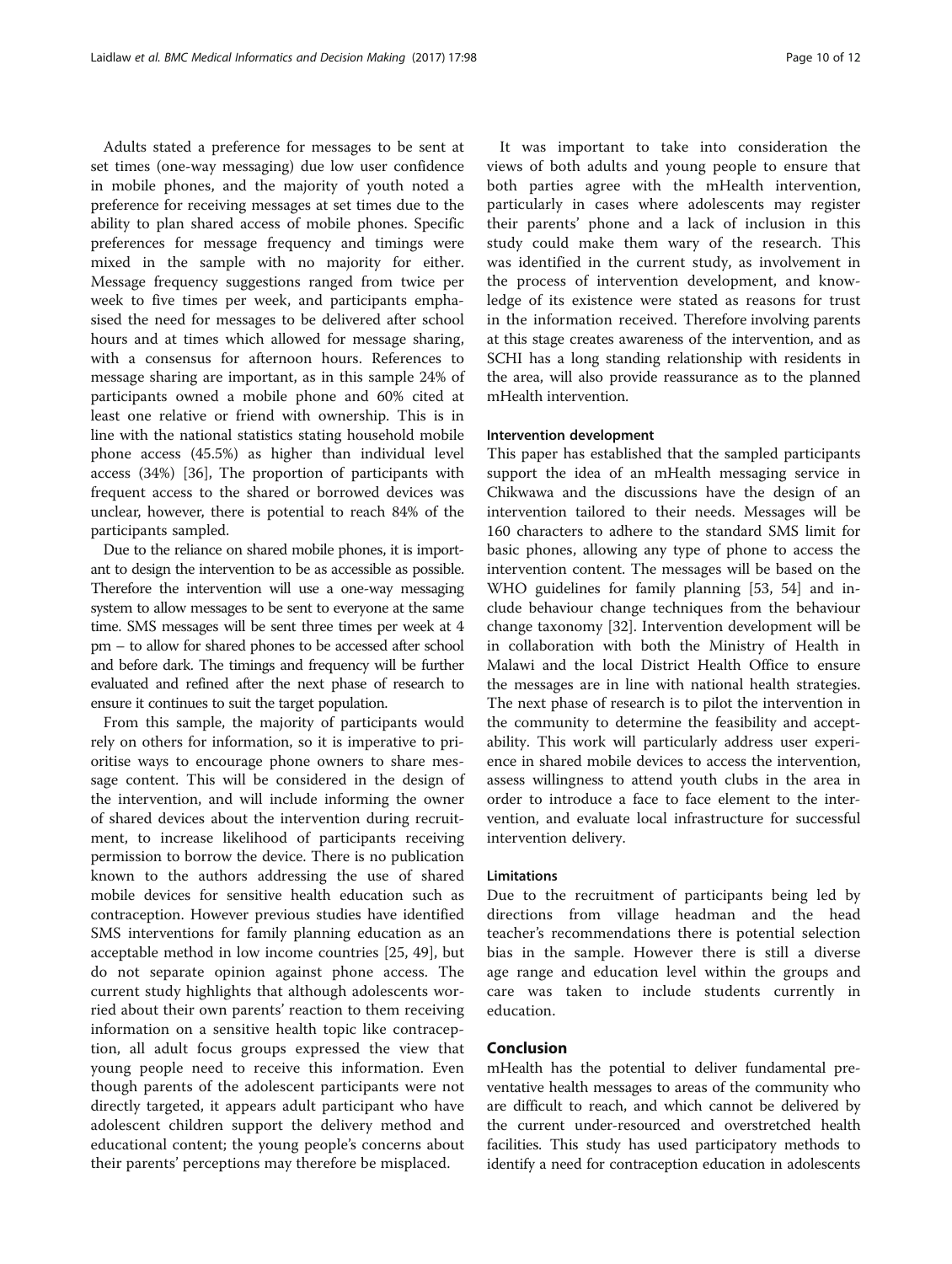<span id="page-10-0"></span>and inform intervention design. This is both a national priority and a requirement in order to curb population growth, prevent teenage pregnancy and overcome myths and misinformation influencing the perceptions of contraceptive use in young people. The focus group discussions have also informed practical considerations for intervention delivery, which has been significantly influenced by the high proportion of users who share mobile devices and the intervention has been designed to allow for message sharing as much as possible. Encouraging sharing will not only increase education reach, but will provide a platform for open communication between parent and child, and within marriages, two important issues raised in the discussions. Efforts now need to be focused on ensuring continuous participant involvement in intervention development and evaluation in the feasibility phase of this research, as this is repeatedly cited in the literature as a necessity in intervention development, but also requested by the participants in this study.

#### Abbreviations

CDSS: Mfera Day Secondary School; HIV: Human immunodeficiency virus; IVR: Interactive voice response; mHealth: Mobile health; SCHI: Scotland Chikwawa Health Initiative; SMS: Short message service; WHO: World Health Organisation; YFHS: Youth friendly health services

#### Acknowledgements

This research was conducted by the Scotland Chikwawa Health Initiative. We would like to thank Sothin Ziba and Rossanie Daudi for their contribution to the facilitation of the focus group discussions.

#### Funding

This study was funded by the Scottish Government grant MW22.

#### Availability of data and materials

Data will be available upon request from the correspondence authors.

#### Authors' contributions

RL, TM and TKB designed the study. RL collected the data, analysed the findings and drafted the paper. DD, TM, TKB, SK and GM contributed to the analysis and critically revised the paper. All authors approved the final version of the manuscript.

#### Competing interests

The authors declare that they have no competing interests.

#### Consent for publication

Not applicable.

#### Ethics approval and consent to participate

Full ethical approval was given by the National Committee on Research in the Social Sciences and Humanities in Malawi (NCST/RTT/2/6) and by the University of Strathclyde Ethics Committee in the UK (UEC16/03). Informed consent was obtained prior to the beginning of the focus groups and all participants received the participant information sheet which detailed the purpose of the study and that participation was voluntary and all responses anonymous.

#### Publisher's Note

Springer Nature remains neutral with regard to jurisdictional claims in published maps and institutional affiliations.

#### Author details

<sup>1</sup>Department of Civil and Environmental Engineering, University of Strathclyde, Glasgow, UK. <sup>2</sup>School of Psychological Sciences and Health, University of Strathclyde, Glasgow, UK.<sup>3</sup> Department of Environmental Health University of Malawi - the Polytechnic, Blantyre, Malawi. <sup>4</sup>Mfera Health Centre, Chikwawa, Malawi.

#### Received: 15 February 2017 Accepted: 7 June 2017 Published online: 05 July 2017

#### References

- 1. Agyeman-Duah JNA, Theurer A, Alide N, Neuhann F. Understanding the barriers to setting up a healthcare quality improvement process in resourcelimited settings: a situational analysis at the Medical Department of Kamuzu Central Hospital in Lilongwe, Malawi. BMC Health Services Research. 2013;14:1. doi:[10.1186/1472-6963-14-1.](http://dx.doi.org/10.1186/1472-6963-14-1)
- 2. Aranda-Jan CB, Mohutsiwa-Dibe N, Loukanova S. Systematic review on what works, what does not work and why of implementation of mobile health (mHealth) projects in Africa. BMC Public Health. 2014;14:188–203. doi[:10.1186/1471-2458-14-188](http://dx.doi.org/10.1186/1471-2458-14-188).
- 3. Buhi ER, Trudnak TE, Martinasek MP, Oberne AB, Fuhrmann HJ, McDermott RJ. Mobile phone-based behavioural interventions for health: A systematic review. Health Education Journal. 2012;72(5):564–83. doi[:10.1177/0017896912452071](http://dx.doi.org/10.1177/0017896912452071).
- 4. Braun V, Clarke V. Using thematic analysis in psychology. Qualitative Research in Psychology. 2006;3(2):77–101.
- 5. Chigona W, Nyemba-Mudenda M, Metfula AS. A review on mHealth research in developing countries. J Commun Inform. 2013;9(2). Retrieved from: [http://ci](http://ci-journal.net/index.php/ciej/article/view/941/1011)[journal.net/index.php/ciej/article/view/941/1011.](http://ci-journal.net/index.php/ciej/article/view/941/1011) Accessed 4 Jan 2017.
- 6. Chipeta EK, Chimwaza W, Kalilani-Phiri L. Contraceptive Knowledge, Beliefs and Attitudes in Rural Malawi: Misinformation, Misbeliefs and Misperceptions. Malawi Medical Journal. 2010;22(2):38–41.
- 7. Cole-Lewis H, Kershaw T. Text Messaging as a Tool for Behaviour Change in Disease Prevention and Management. Epidemiological Reviews. 2010;32:56–69. doi:[10.1093/epirev/mxq004.](http://dx.doi.org/10.1093/epirev/mxq004)
- 8. Crawford J, Larsen-Cooper E, Jezman Z, Cunningham SC, Bancroft E. SMS versus voice messaging to deliver MNCH communication in rural Malawi: assessment of delivery success and user experience. Global Health Science and Practice. 2014;2(1):35–46. doi:[10.9745/GHSP-D-13-0015.](http://dx.doi.org/10.9745/GHSP-D-13-0015)
- 9. Deglise C, Suggs S, Odermatt P. Short Message Service (SMS) Applications for Disease Prevention in Developing Countries. J Med Intern Res. 2012; 14(1):e3. doi[:10.2196/jmir.1823](http://dx.doi.org/10.2196/jmir.1823).
- 10. Evidence to Action. Evaluation of Youth-Friendly-Health-Services in Malawi. 2014. Retrieved from: [http://www.e2aproject.org/wp-content/uploads/evaluation](http://www.e2aproject.org/wp-content/uploads/evaluation-yfhs-malawi.pdf)[yfhs-malawi.pdf](http://www.e2aproject.org/wp-content/uploads/evaluation-yfhs-malawi.pdf). Accessed 7 Jan 2017.
- 11. Free C, Phillips G, Galli L, Watson L, Felix L, Edwards P, Haines A. The effectiveness of mobile-health technology-based health behaviour change of disease management interventions for health care consumers: a systematic review. PLOS Medicine. 2013;10(1):e1001362. doi[:10.1371/journal.pmed.1001362.](http://dx.doi.org/10.1371/journal.pmed.1001362)
- 12. Gonsalves L, L'Engle KL, Tamrat T, Plourde KF, Mangone ER, Agarwal S Hindin MJ. Adolescent/Youth Reproductive Mobile Access and Delivery Initiative for Love and Life Outcomes (ARMADILLO) Study: formative protocol for mHealth platform development and piloting. Reprod Health. 2015;12:67. doi[:10.1186/s12978-015-0059-y](http://dx.doi.org/10.1186/s12978-015-0059-y).
- 13. Government of Malawi. Malawi Health Sector Strategic Plan 2011 2016: Moving towards equity and quality. 2011. Retrieved from: [http://www.](http://www.nationalplanningcycles.org/sites/default/files/country_docs/Malawi/2_malawi_hssp_2011_-2016_final_document_1.pdf) [nationalplanningcycles.org/sites/default/files/country\\_docs/Malawi/2\\_](http://www.nationalplanningcycles.org/sites/default/files/country_docs/Malawi/2_malawi_hssp_2011_-2016_final_document_1.pdf) [malawi\\_hssp\\_2011\\_-2016\\_final\\_document\\_1.pdf](http://www.nationalplanningcycles.org/sites/default/files/country_docs/Malawi/2_malawi_hssp_2011_-2016_final_document_1.pdf). Accessed 5 Jan 2017.
- 14. Government of Malawi. The Ministry of Finance and Development Planning. RADID Population and Development (January 2012 Update). 2012. Retrieved from: [http://](http://www.healthpolicyproject.com/pubs/69_MalawiBooklet.pdf) [www.healthpolicyproject.com/pubs/69\\_MalawiBooklet.pdf.](http://www.healthpolicyproject.com/pubs/69_MalawiBooklet.pdf) Accessed 14 Jan 2017.
- 15. Government of Malawi. Republic of Malawi Ministry of Health. Health Promotion Policy. Malawi: Author; 2013.
- 16. Greene ME, Mehta M, Pulerwitz J, Wulf D, Bankole A, Singh S. Involving Men in Reproductive Health: Contributions to Development. 2006. Retrieved from: [www.](http://www.unmillenniumproject.org/documents/Greene_et_al-final.pdf) [unmillenniumproject.org/documents/Greene\\_et\\_al-final.pdf.](http://www.unmillenniumproject.org/documents/Greene_et_al-final.pdf) Accessed 4 Jan 2017.
- 17. GSMA. The Mobile Economy; Africa 2016. 2016. Retrieved from: [https://www.gsmaintelligence.com/research/?file=3bc21ea879a5b21](https://www.gsmaintelligence.com/research/?file=3bc21ea879a5b217b64d62fa24c55bdf&download) [7b64d62fa24c55bdf&download.](https://www.gsmaintelligence.com/research/?file=3bc21ea879a5b217b64d62fa24c55bdf&download) Accessed 7 Jan 2017.
- 18. Gurman TA, Rubin SE, Roess AA. Effectiveness of mHealth Behaviour Change Communication Interventions in Developing Countries: A Systematic Review of the Literature. Journal of Health Communication: International Perspectives. 2012;17(1):82–104. doi:[10.1080/10810730.2011.649160](http://dx.doi.org/10.1080/10810730.2011.649160).